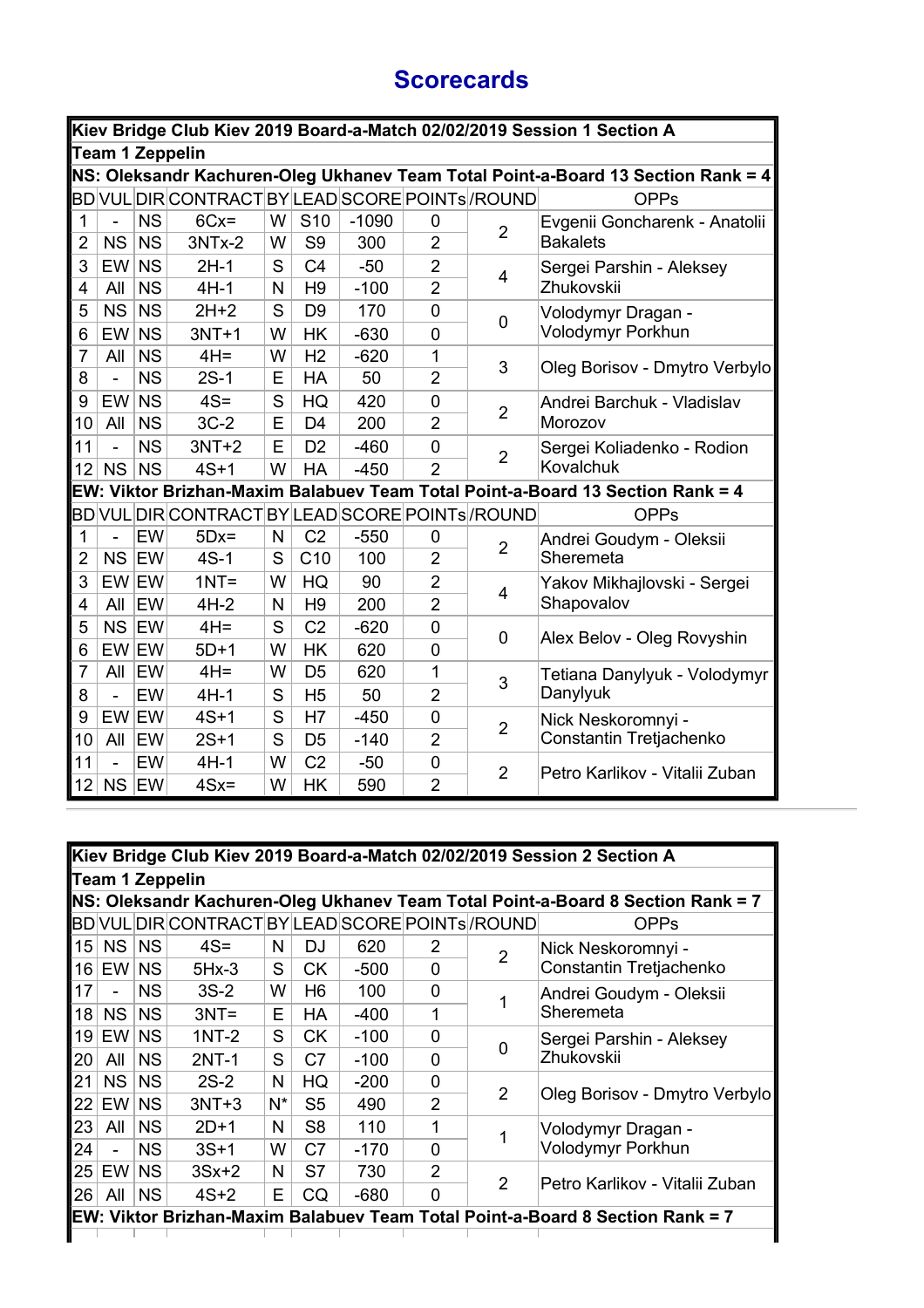|                 |           |            | BDVULDIRCONTRACTBYLEADSCOREPOINTs//ROUND |       |                |        |                |   | <b>OPPs</b>                   |
|-----------------|-----------|------------|------------------------------------------|-------|----------------|--------|----------------|---|-------------------------------|
| 15              | <b>NS</b> | <b>IEW</b> | $4S-1$                                   | N     | C7             | 100    | 2              | 2 | Andrei Barchuk - Vladislav    |
| 16              | EW EW     |            | $4S-1$                                   | E     | HJ             | $-100$ | $\Omega$       |   | Morozov                       |
| 17              |           | EW         | $3NT+1$                                  | N     | SJ             | $-430$ | $\mathbf 0$    |   | Evgenii Goncharenk - Anatolii |
| 18              | <b>NS</b> | <b>IEW</b> | $3NT =$                                  | E     | HQ             | 400    | 1              |   | <b>Bakalets</b>               |
| 19 <sup>1</sup> | EW EW     |            | $2S-1$                                   | S     | <b>CK</b>      | 50     | $\Omega$       |   | Yakov Mikhajlovski - Sergei   |
| 20              | All       | <b>EW</b>  | $4C-1$                                   | W     | H <sub>3</sub> | $-100$ | 0              |   | Shapovalov                    |
| 21              | <b>NS</b> | <b>IEW</b> | $2H =$                                   | W     | D <sub>5</sub> | 110    | $\Omega$       |   | Tetiana Danylyuk - Volodymyr  |
| 22              | EW EW     |            | $3NT+2$                                  | $N^*$ | S <sub>2</sub> | $-460$ | $\mathcal{P}$  | 2 | Danylyuk                      |
| 23              | All       | <b>EW</b>  | $1H+1$                                   | S     | C <sub>5</sub> | $-110$ | 1              |   | Alex Belov - Oleg Rovyshin    |
| 24              |           | EW         | $3S =$                                   | W     | C <sub>7</sub> | 140    | $\Omega$       |   |                               |
| 25              | EW EW     |            | $3S+2$                                   | N     | S <sub>3</sub> | $-200$ | $\overline{2}$ |   | Sergei Koliadenko - Rodion    |
| 26              | All       | EW         | $4S =$                                   | E     | HQ             | 620    | 0              |   | Kovalchuk                     |

|                | Kiev Bridge Club Kiev 2019 Board-a-Match 02/02/2019 Session 3 Section A |           |                                                  |   |                 |        |                |                |                                                                                 |  |  |
|----------------|-------------------------------------------------------------------------|-----------|--------------------------------------------------|---|-----------------|--------|----------------|----------------|---------------------------------------------------------------------------------|--|--|
|                |                                                                         |           | <b>Team 1 Zeppelin</b>                           |   |                 |        |                |                |                                                                                 |  |  |
|                |                                                                         |           |                                                  |   |                 |        |                |                | NS: Viktor Brizhan-Maxim Balabuev Team Total Point-a-Board 7 Section Rank = 6   |  |  |
|                |                                                                         |           | BD VUL DIR CONTRACT BY LEAD SCORE POINTS / ROUND |   |                 |        |                |                | <b>OPPs</b>                                                                     |  |  |
| $\mathbf{1}$   | $\overline{a}$                                                          | <b>NS</b> | $2H+1$                                           | Е | C <sub>10</sub> | $-140$ | $\mathbf 0$    | 0              | Sergei Parshin - Aleksey                                                        |  |  |
| $\overline{2}$ | <b>NS</b>                                                               | <b>NS</b> | $3NT =$                                          | W | D <sub>10</sub> | $-400$ | $\Omega$       |                | Zhukovskii                                                                      |  |  |
| 3              | <b>EW</b>                                                               | <b>NS</b> | $4S+2$                                           | S | C <sub>5</sub>  | 480    | 1              | 3              | Evgenii Goncharenk - Anatolii                                                   |  |  |
| 4              | All                                                                     | <b>NS</b> | $3NT+1$                                          | N | D <sub>2</sub>  | 630    | $\overline{2}$ |                | <b>Bakalets</b>                                                                 |  |  |
| 7              | All                                                                     | <b>NS</b> | $3NT+1$                                          | W | HJ              | $-630$ | $\Omega$       | 0              | Volodymyr Dragan -                                                              |  |  |
| 8              | ÷,                                                                      | <b>NS</b> | $4H+1$                                           | W | S <sub>3</sub>  | $-450$ | $\overline{0}$ |                | Volodymyr Porkhun                                                               |  |  |
| 9              | <b>EW</b>                                                               | <b>NS</b> | $4H+1$                                           | E | CA              | $-650$ | $\overline{2}$ | $\overline{2}$ | Oleg Borisov - Dmytro Verbylo                                                   |  |  |
| 10             | All                                                                     | <b>NS</b> | $3H+2$                                           | N | D7              | 200    | $\overline{0}$ |                |                                                                                 |  |  |
| 11             | ÷,                                                                      | <b>NS</b> | $4S =$                                           | N | H <sub>3</sub>  | 420    | $\overline{2}$ | $\overline{2}$ | Petro Karlikov - Vitalii Zuban                                                  |  |  |
| 12             | <b>NS</b>                                                               | <b>NS</b> | $4Sx-1$                                          | N | H <sub>3</sub>  | $-200$ | $\overline{0}$ |                |                                                                                 |  |  |
| 13             | All                                                                     | <b>NS</b> | $2S =$                                           | W | D <sub>5</sub>  | $-110$ | $\overline{0}$ | 0              | Nick Neskoromnyi -                                                              |  |  |
| 14             | $\overline{a}$                                                          | <b>NS</b> | $4S+1$                                           | E | DA              | $-450$ | $\overline{0}$ |                | Constantin Tretjachenko                                                         |  |  |
|                |                                                                         |           |                                                  |   |                 |        |                |                | EW: Oleksandr Kachuren-Oleg Ukhanev Team Total Point-a-Board 7 Section Rank = 6 |  |  |
|                |                                                                         |           | BD VUL DIR CONTRACT BY LEAD SCORE POINTs /ROUND  |   |                 |        |                |                | <b>OPPs</b>                                                                     |  |  |
| 1              |                                                                         | EW        | $3C =$                                           | S | <b>DJ</b>       | $-110$ | 0              | 0              | Yakov Mikhajlovski - Sergei                                                     |  |  |
| 2              | NS                                                                      | EW        | $6Hx-1$                                          | N | CA              | 200    | $\overline{0}$ |                | Shapovalov                                                                      |  |  |
| 3              | EW EW                                                                   |           | $4S+2$                                           | S | C <sub>8</sub>  | $-480$ | 1              | 3              | Andrei Goudym - Oleksii                                                         |  |  |
| 4              | All                                                                     | EW        | $3NT =$                                          | N | H <sub>6</sub>  | $-600$ | $\overline{2}$ |                | Sheremeta                                                                       |  |  |
| $\overline{7}$ | All                                                                     | EW        | $4C+1$                                           | E | S <sub>10</sub> | 150    | $\overline{0}$ | 0              | Alex Belov - Oleg Rovyshin                                                      |  |  |
| 8              | ÷,                                                                      | EW        | $4H =$                                           | W | S <sub>3</sub>  | 420    | $\overline{0}$ |                |                                                                                 |  |  |
| 9              | EW EW                                                                   |           | $4H+2$                                           | E | C <sub>5</sub>  | 680    | $\overline{2}$ | $\overline{2}$ | Tetiana Danylyuk - Volodymyr                                                    |  |  |
| 10             | All                                                                     | EW        | $4H =$                                           | N | S <sub>2</sub>  | $-620$ | $\overline{0}$ |                | Danylyuk                                                                        |  |  |
| 11             | ÷,                                                                      | EW        | $4H-1$                                           | Ε | <b>SA</b>       | $-50$  | $\overline{2}$ | $\overline{2}$ | Sergei Koliadenko - Rodion                                                      |  |  |
| 12             | NS                                                                      | EW        | $3S =$                                           | N | H <sub>3</sub>  | $-140$ | $\overline{0}$ |                | Kovalchuk                                                                       |  |  |
| 13             | All                                                                     | EW        | $2H-2$                                           | E | D <sub>6</sub>  | $-200$ | $\overline{0}$ | 0              | Andrei Barchuk - Vladislav                                                      |  |  |
| 14             | ÷,                                                                      | EW        | $3S+1$                                           | E | DA              | 170    | $\overline{0}$ |                | Morozov                                                                         |  |  |

| Kiev Bridge Club Kiev 2019 Board-a-Match 02/02/2019 Session 4 Section A       |  |  |  |  |  |  |  |                                         |      |  |
|-------------------------------------------------------------------------------|--|--|--|--|--|--|--|-----------------------------------------|------|--|
| Team 1 Zeppelin                                                               |  |  |  |  |  |  |  |                                         |      |  |
| NS: Viktor Brizhan-Maxim Balabuev Team Total Point-a-Board 6 Section Rank = 7 |  |  |  |  |  |  |  |                                         |      |  |
|                                                                               |  |  |  |  |  |  |  | BDVULDIRCONTRACTBYLEADSCOREPOINTS/ROUND | OPPS |  |
|                                                                               |  |  |  |  |  |  |  |                                         |      |  |

L